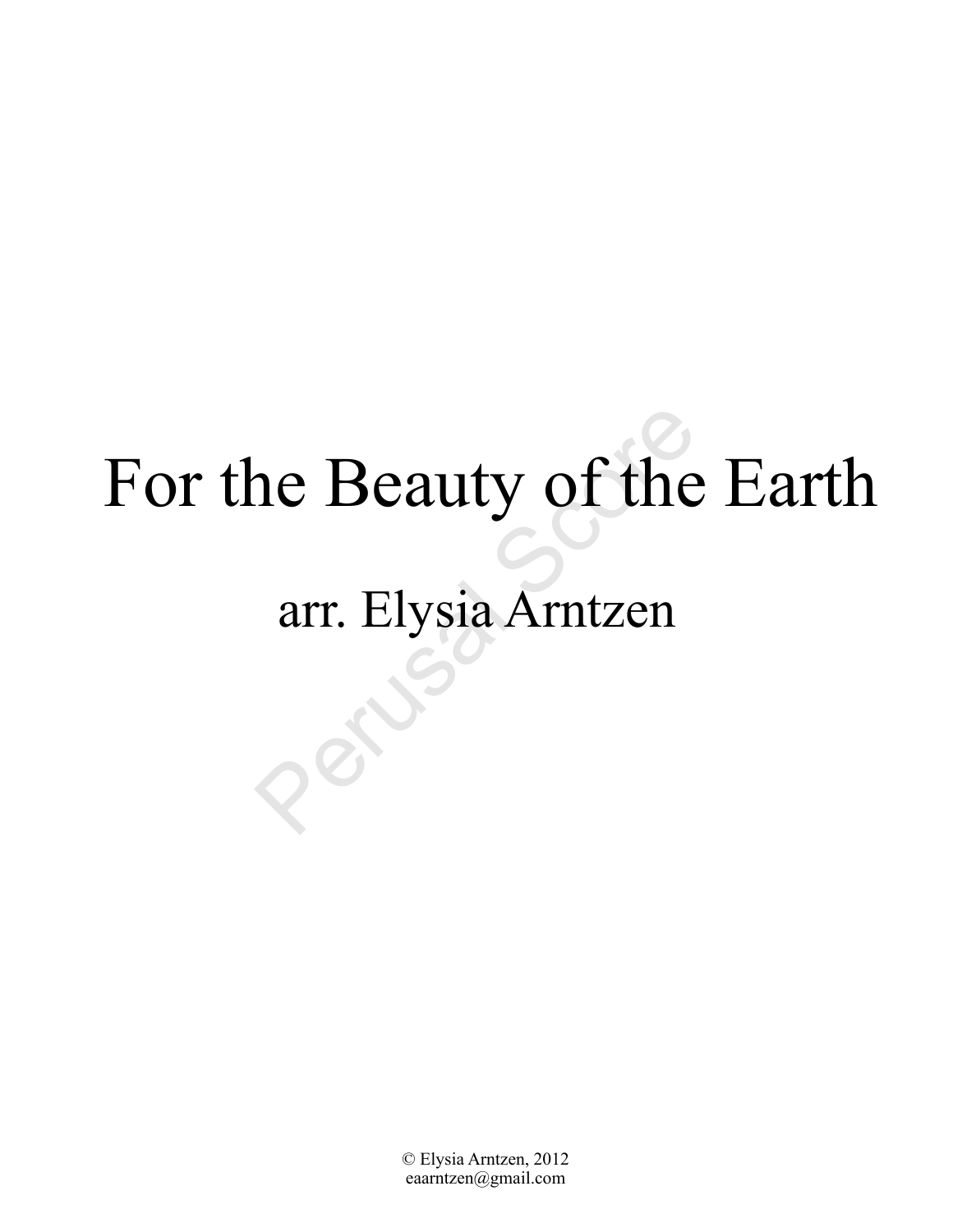Traditional hymn text:

For the beauty of the earth, for the glory of the skies, for the love which from our birth over and around us lies;

Lord of all, to thee we raise this our hymn of grateful praise.

For the beauty of each hour of the day and of the night, hill and vale, and tree and flower, sun and moon, and stars of light;

For the joy of ear and eye, for the heart and mind's delight, for the mystic harmony, linking sense to sound and sight;

For the joy of human love, brother, sister, parent, child, friends on earth and friends above, for all gentle thoughts and mild;

Lord of all, to thee we raise this our hymn of grateful praise.

Sing to the Lord a new song, for he has done marvelous things; his right hand and his holy arm have worked salvation for him. The Lord has made his salvation known and revealed his righteousness to the nations. He has remembered his love and his faithfulness to the house of Israel; all the ends of the earth have seen the salvation of our God. Shout for joy to the Lord, all the earth, burst into jubilant song with music; make music to the Lord with the harp, with the harp and the sound of singing, with trumpets and the blast of the ram's hornshout for joy before the Lord, the King. Let the sea resound, and everything in it, the world, and all who live in it. Let the rivers clap their hands, let the mountains sing together for joy; let them sing before the Lord, for he comes to judge the earth. He will judge the world in righteousness and the peoples with equity. Example the same spectral principal of the set of the set of the set of the set of the set of the set of the set of the set of the set of the set of the set of the set of the set of the set of the set of the set of the set

-Psalm 98

The heavens declare the glory of God; the skies proclaim the work of his hands. Day after day they pour forth speech; night after night they display knowledge. There is no speech or language where their voice is not heard. Their voice goes out into all the earth, their words to the ends of the world.

-Psalm 19: 1-4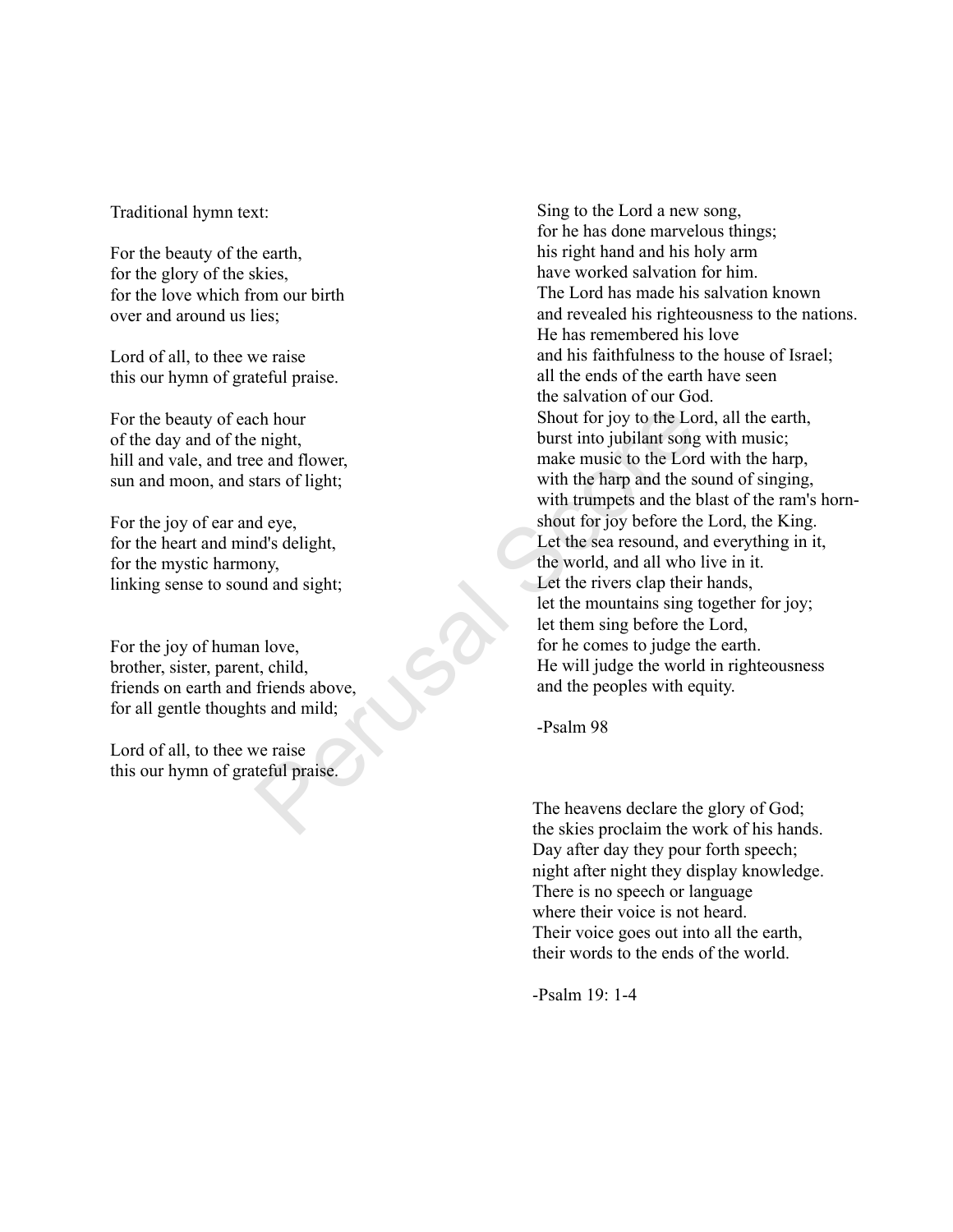## **For the Beauty of the Earth**

Written for the College Avenue Methodist Church in Muncie, IN

**Traditional Hymn arr. Elysia Arntzen**



<sup>©</sup> Elysia Arntzen, 2012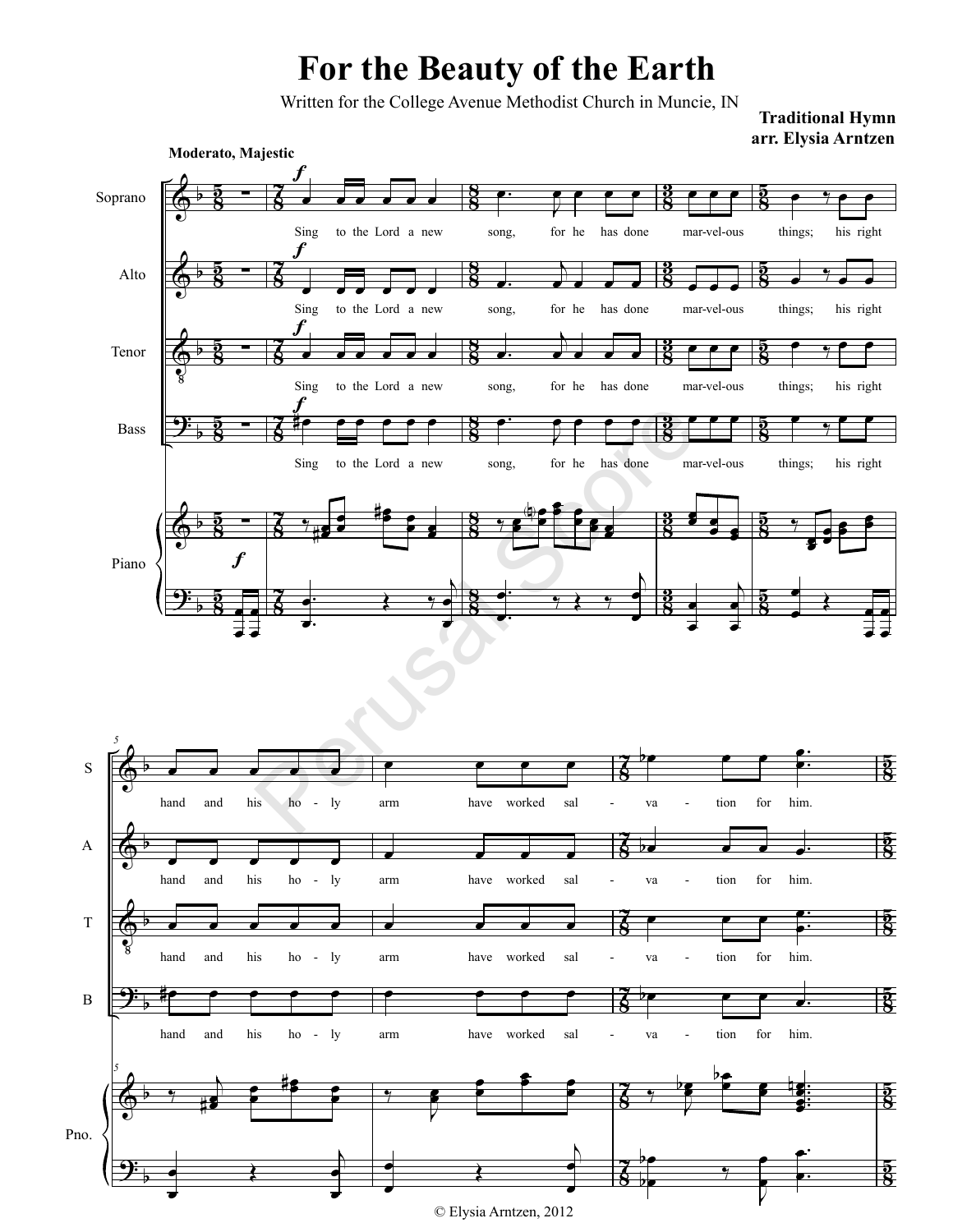

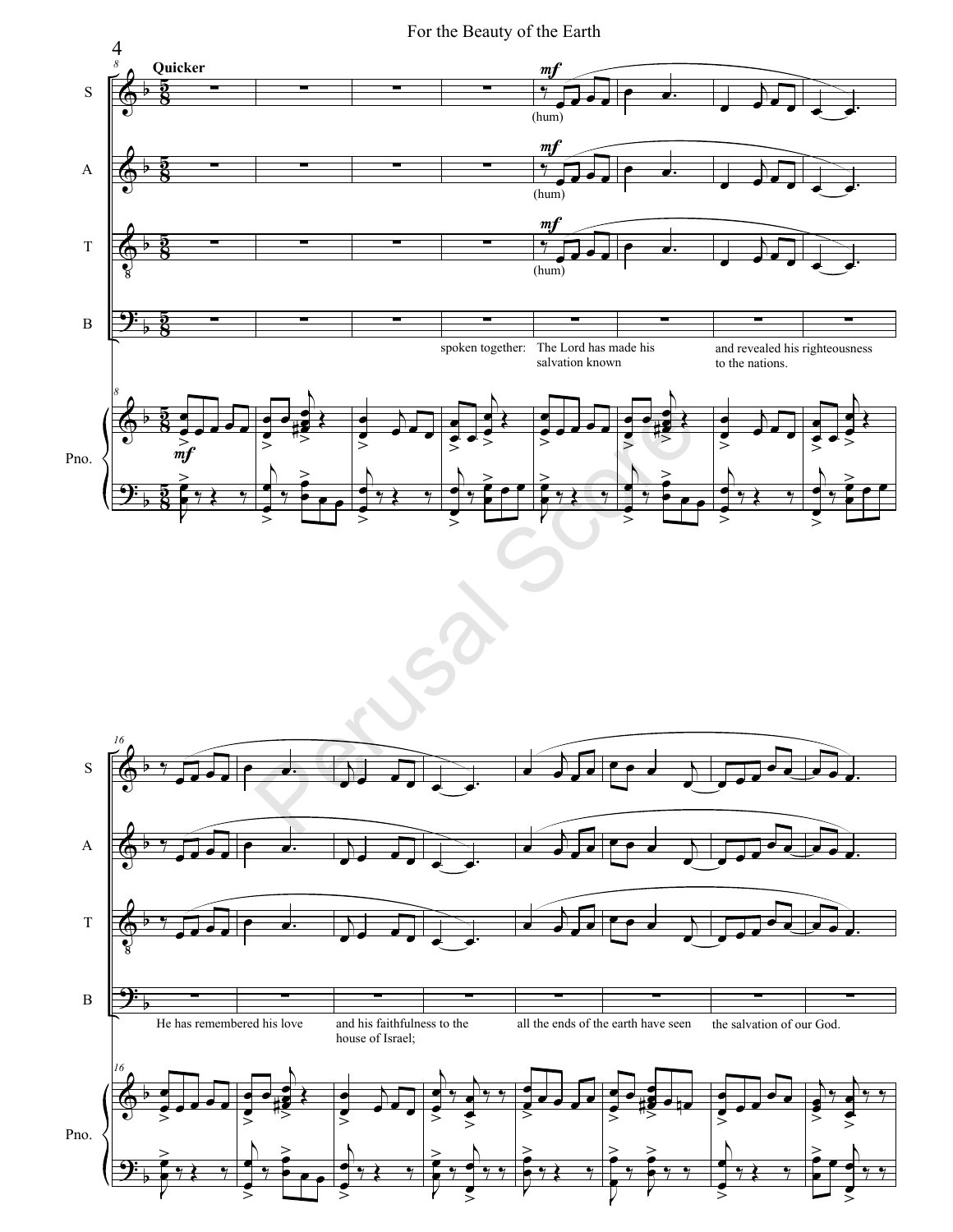For the Beauty of the Earth



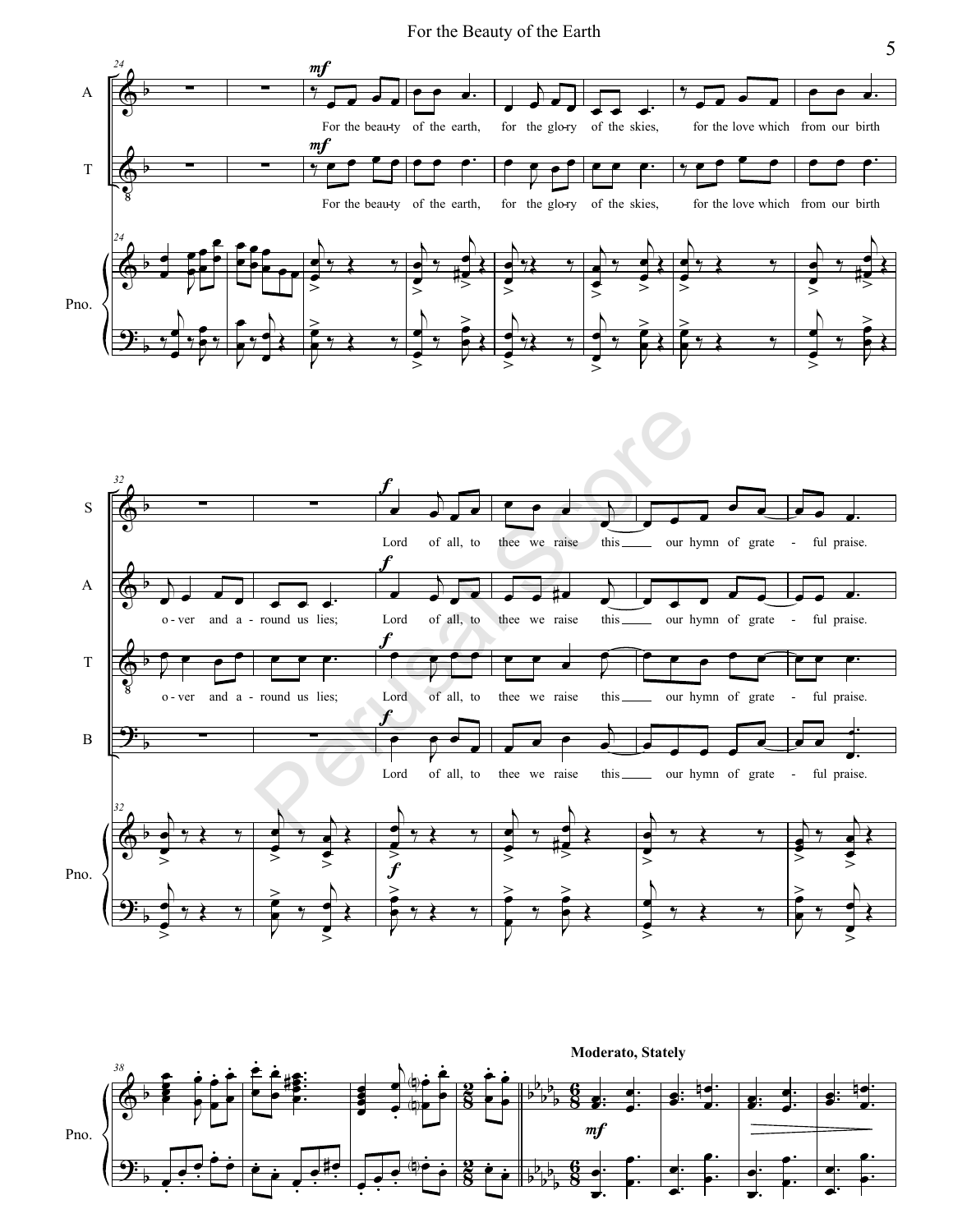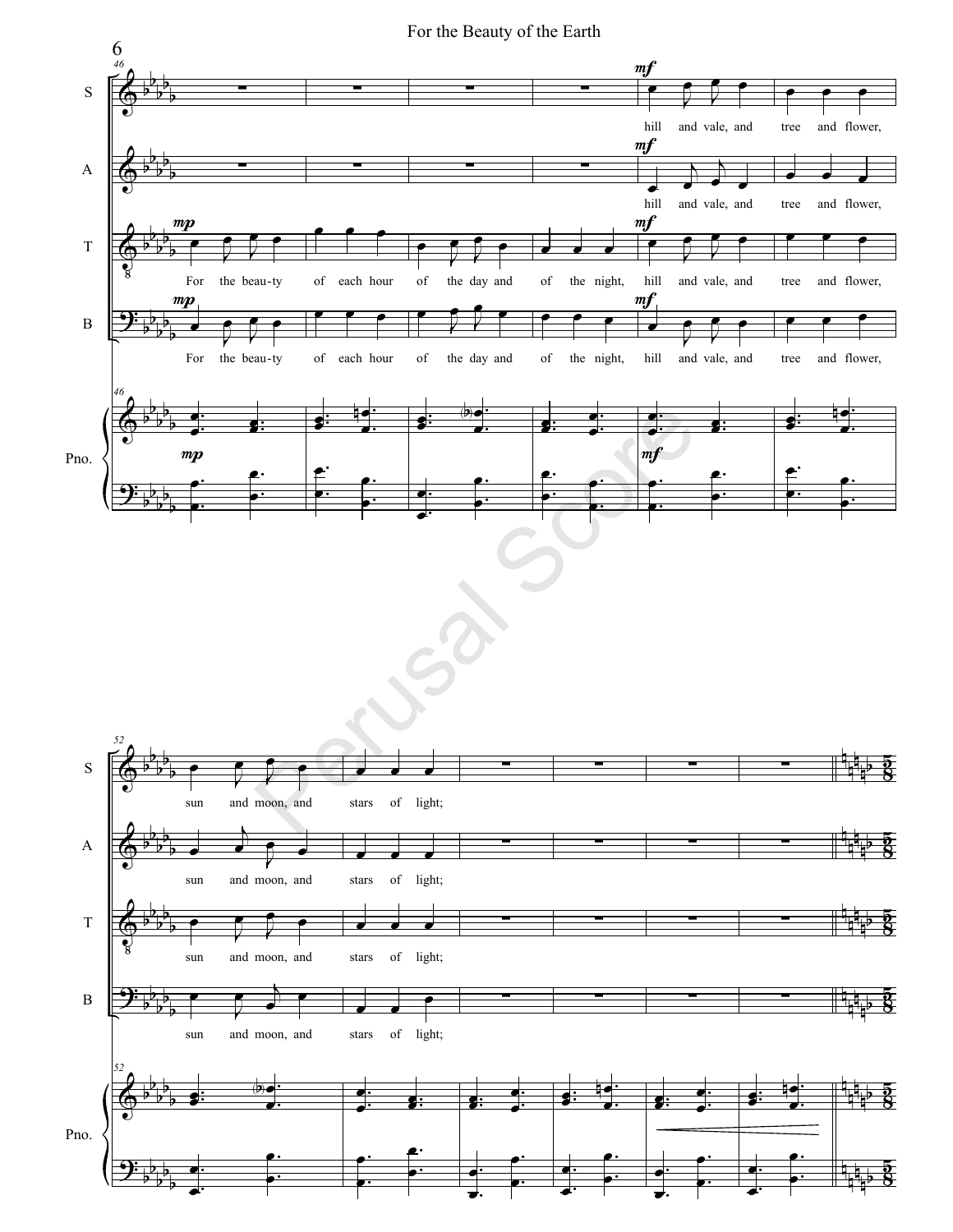



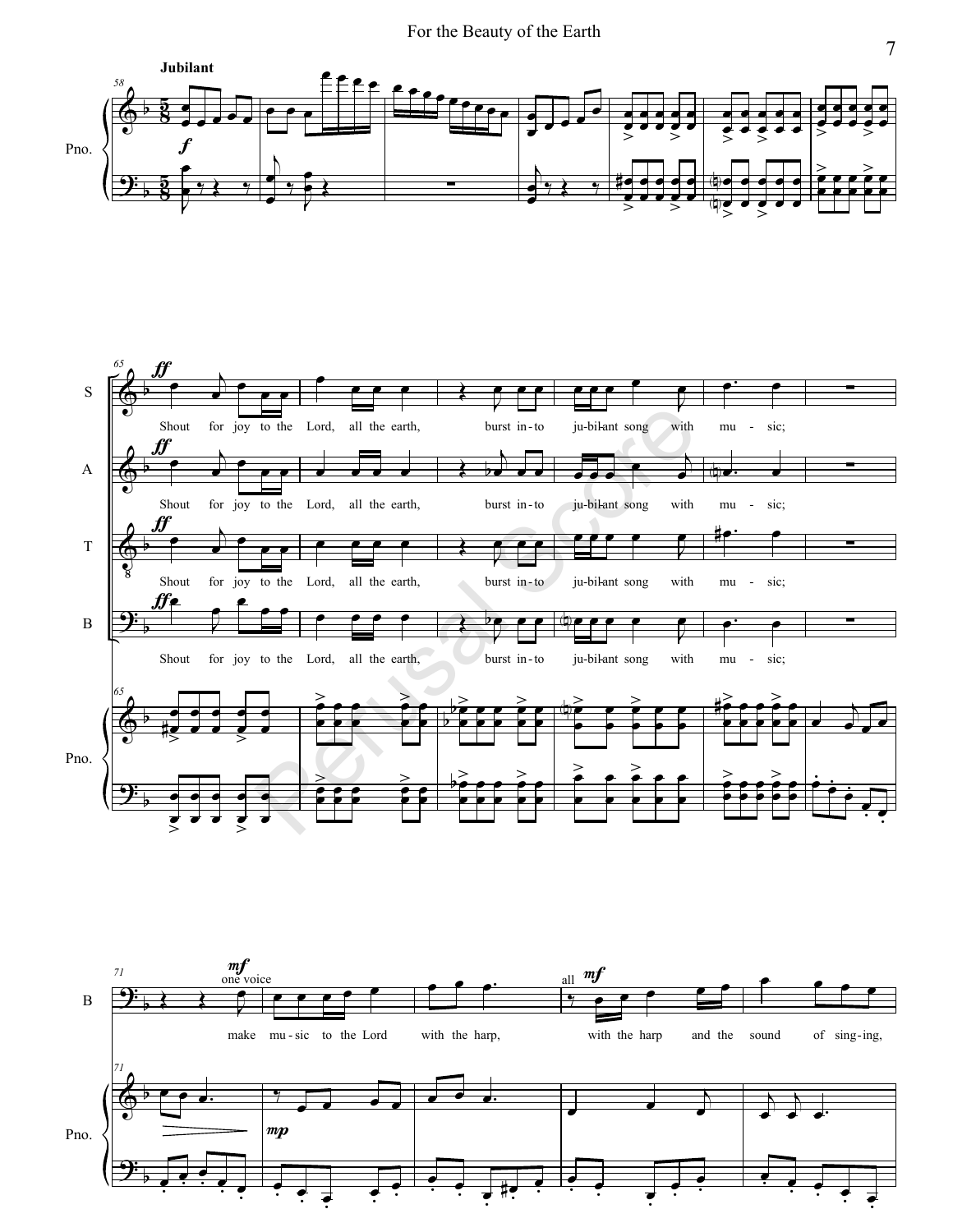

For the Beauty of the Earth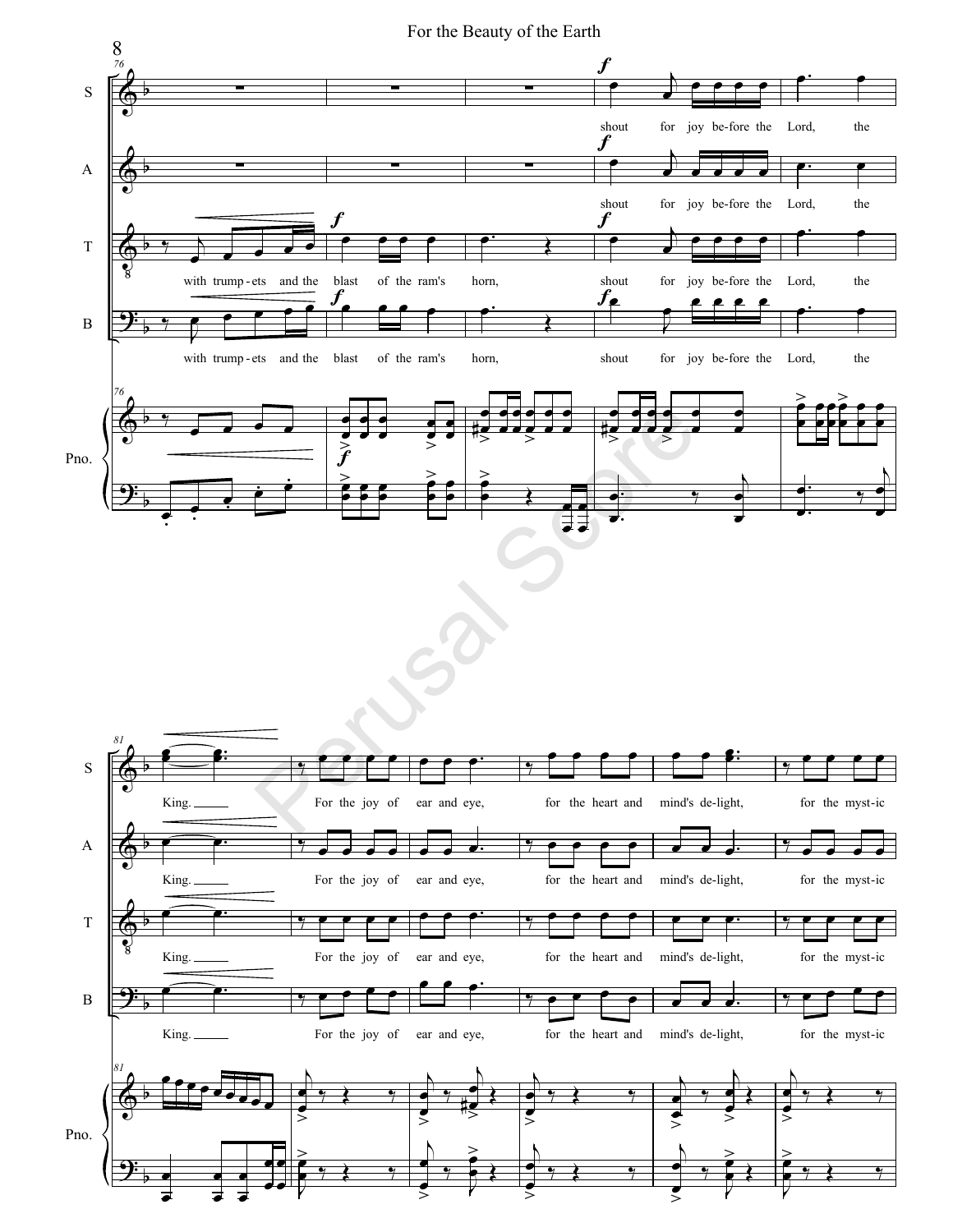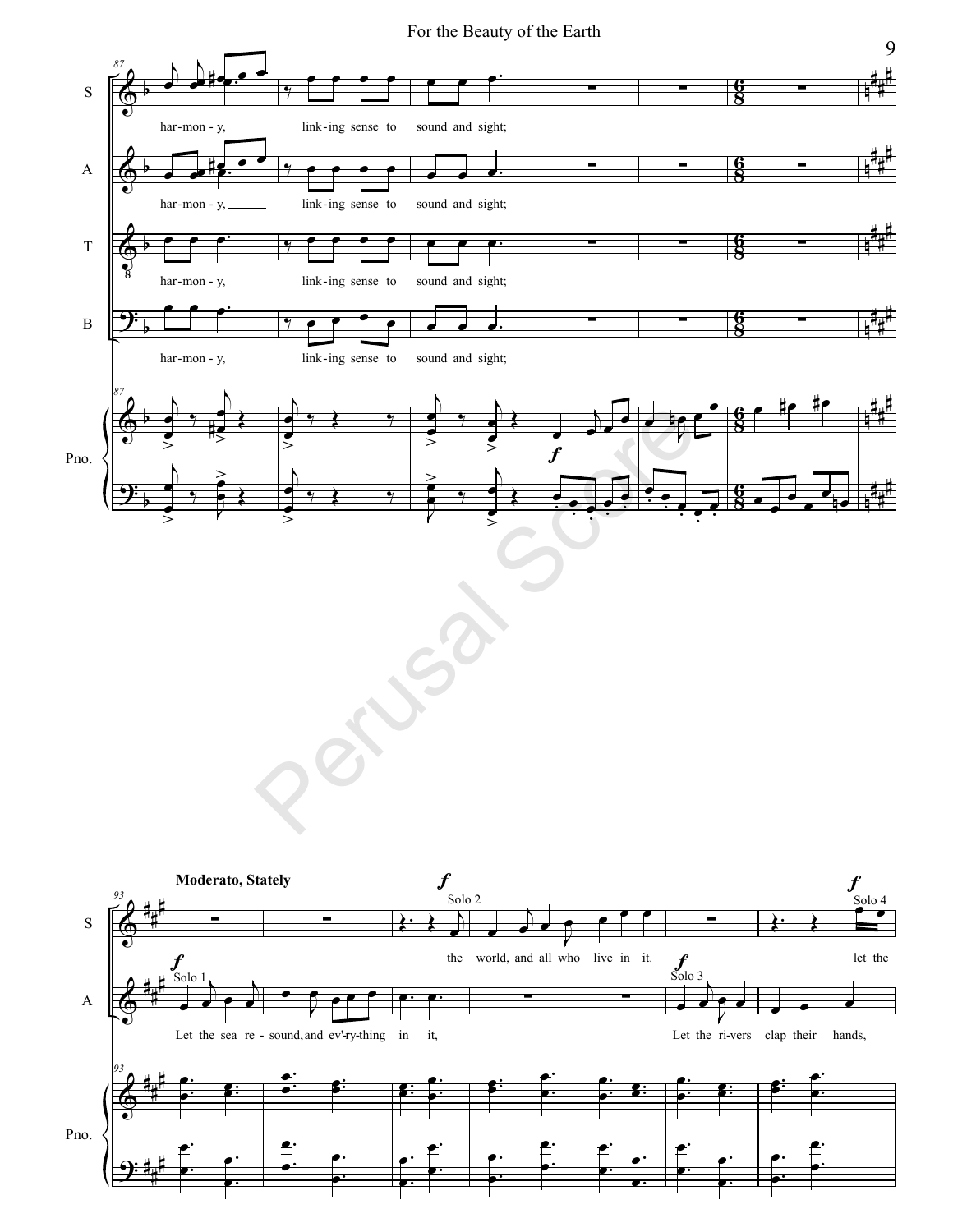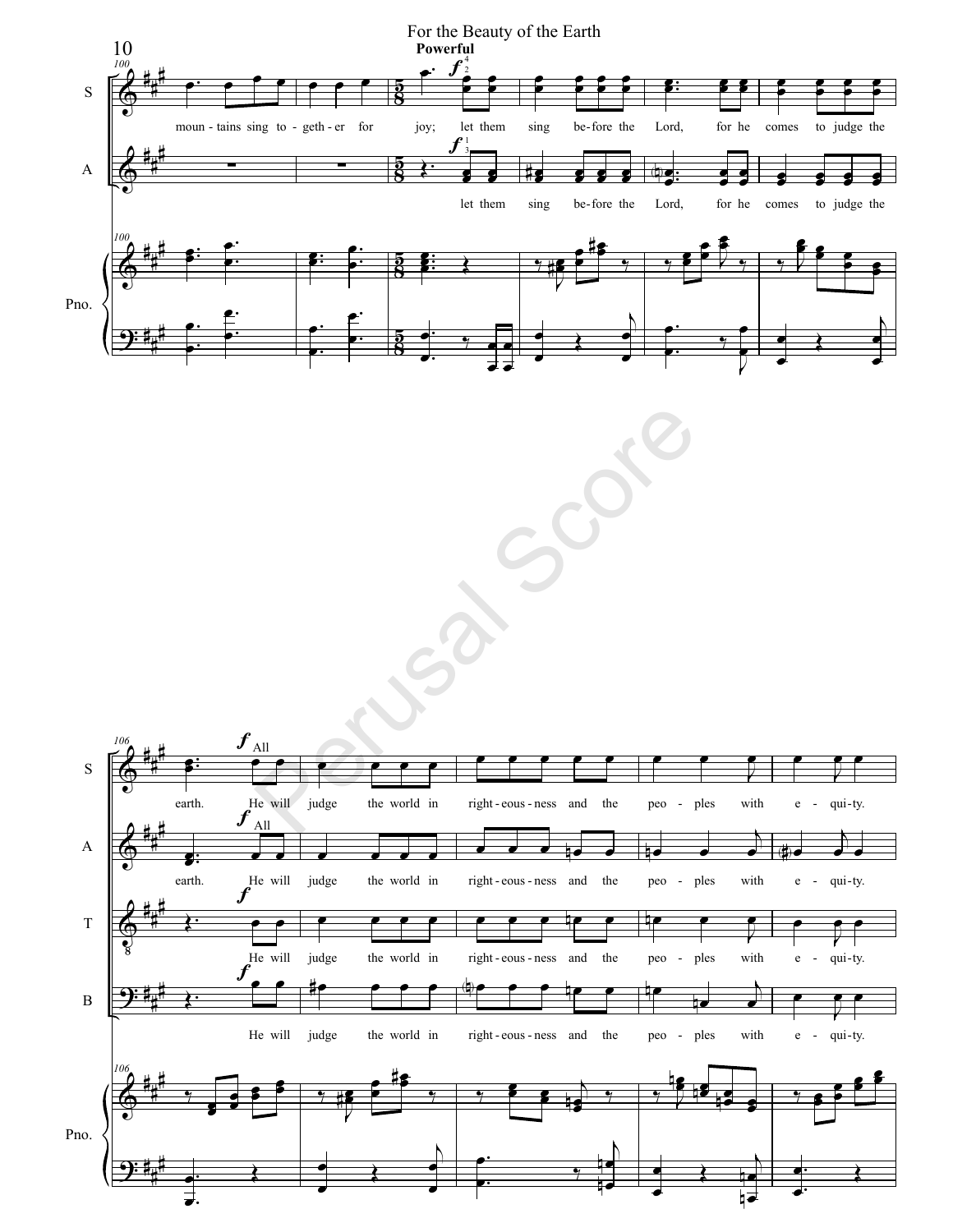For the Beauty of the Earth 11



 $\frac{1}{2}$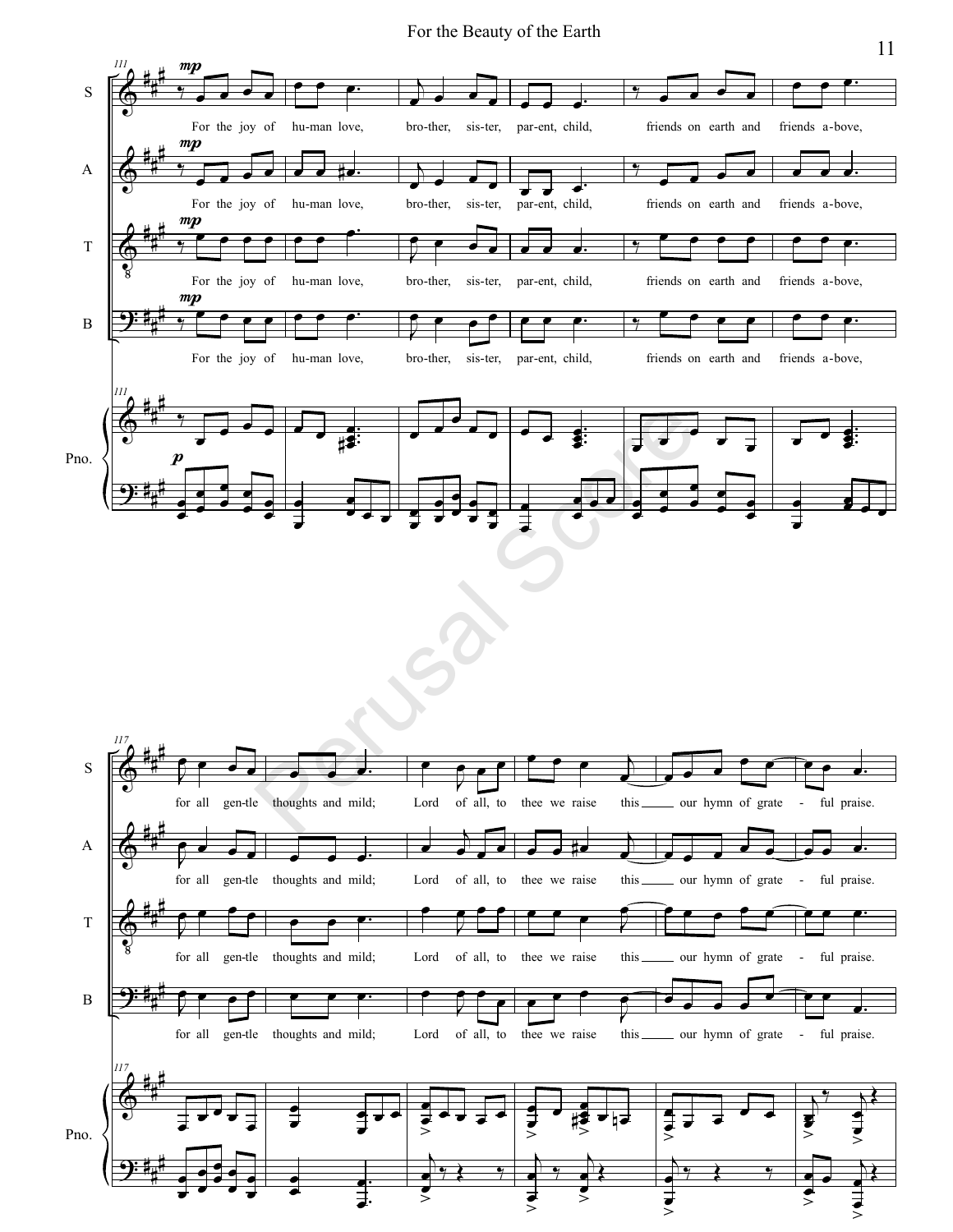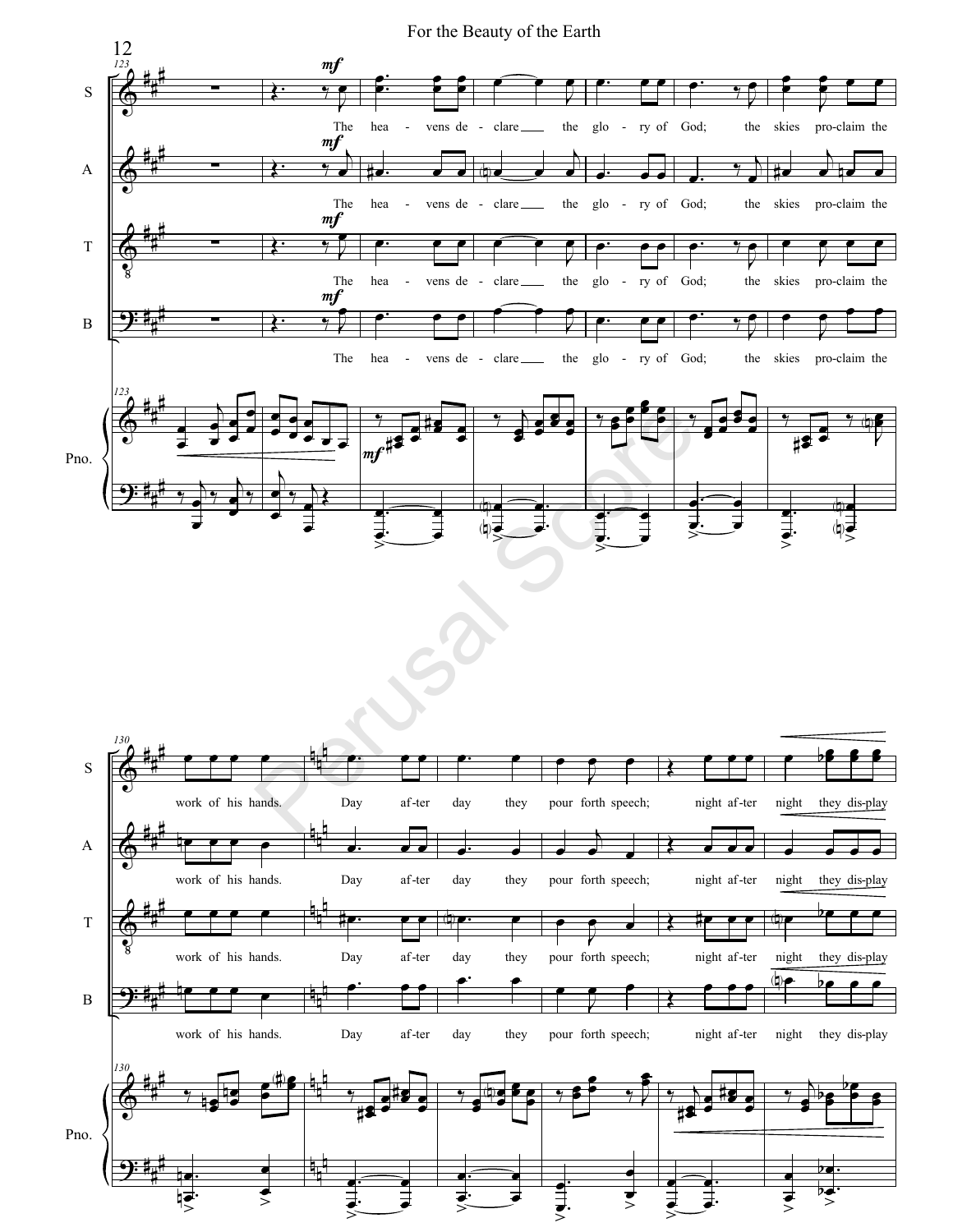

 $\ddot{\phantom{1}}$